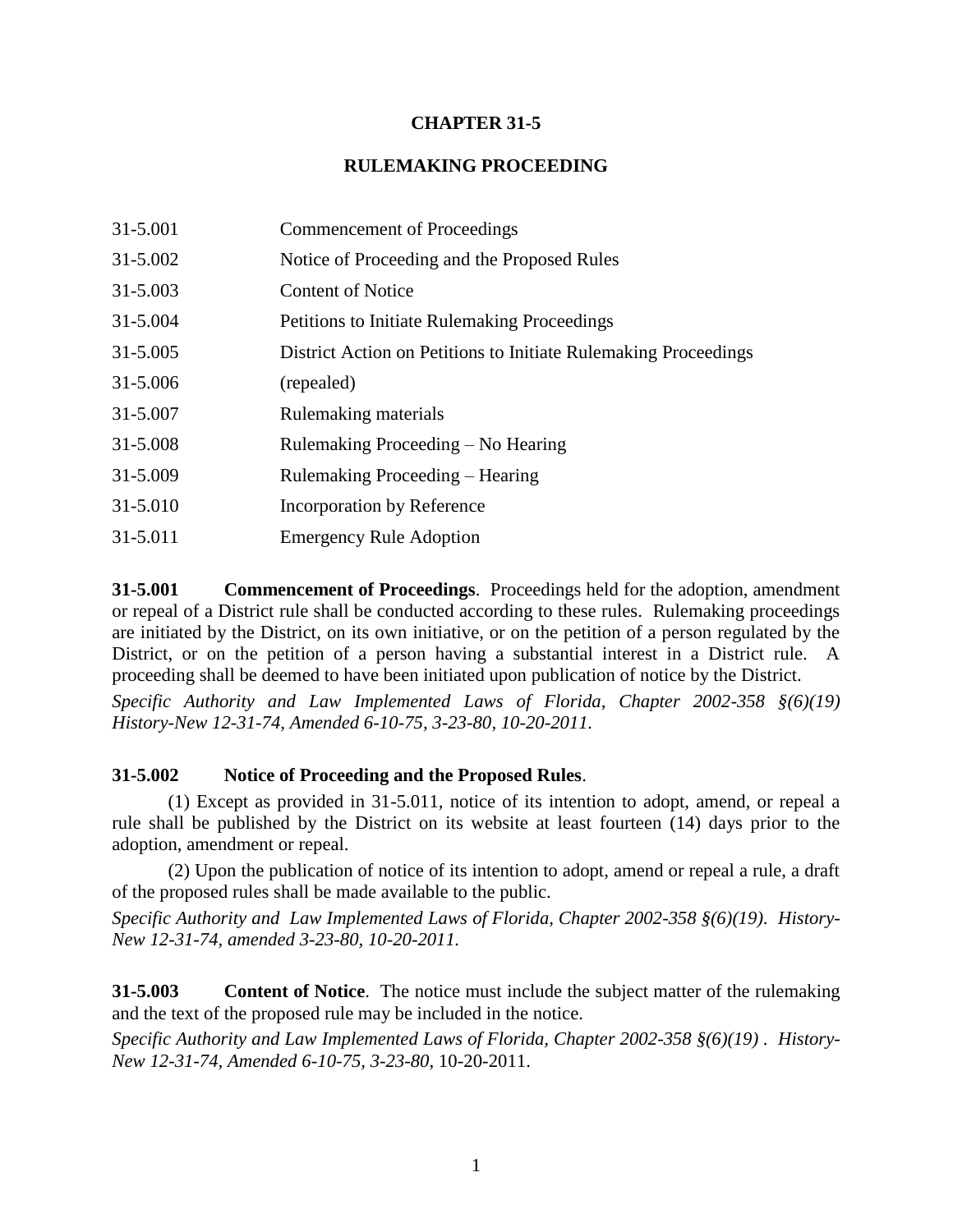#### **31-5.004 Petitions to Initiate Rulemaking Proceedings**.

(1) All petitions for the initiation of rulemaking proceedings must contain the name and address of the petitioner, specific action requested, the date submitted, and shall specify the proposed rule.

(2) Any interested person may file a statement in support of or in opposition to any petition for the initiation of rulemaking proceedings. The interested person shall furnish the petitioner with a copy upon filing of the statement with the District.

*Specific Authority and Law Implemented Laws of Florida, Chapter 2002-358 §(6)(19). History-New 12-31-74, Amended 6-10-75, 3-23-80*, 10-20-2011.

### **31-5.005 District Action on Petitions to Initiate Rulemaking Proceedings**.

(1) Upon receipt of any petition for the initiation of rulemaking, the District shall assign the petition an identification number. The District shall publish notice of receipt and disposition on its website.

(2) If the District determines that the petitioner is not regulated by the District or does not have a substantial interest in the District rule, or does not have the interest as stated in the petition, or the subject matter of the requested rulemaking is not required to be addressed by the District as determined by the District's Governing Board, the District may forthwith deny the petition, and shall notify the petitioner in writing of the denial. If the District determines that the petition should be considered further, the District shall issue notice and initiate such District action. If the District determines that rulemaking should not be initiated, a written statement of the determination shall be provided to the petitioner.

*Specific Authority and Law Implemented* Laws of Florida, Chapter 2002-358 §(6)(19)*. Historynew 12-31-74, amended 6-10-75, 3-23-80, 10-20-2011.*

**31-5.007 Rulemaking Materials**. After the publication of notice initiating rulemaking, the District shall make available for public inspection and shall provide upon request, copies of the text of the proposed rule, or any amendment, or repeal of any existing rule.

*Specific Authority and Law Implemented* Laws of Florida, Chapter 2002-358 §(6)(19)*. History-New 3-23-80, 10-20-2011.*

**31-5.008 Rulemaking Proceeding – No Hearing**. When no hearing is requested, and when the District chooses not to initiate a hearing on its own, the District may direct that the proposed rule be considered on its consent agenda.

*Specific Authority and Law Implemented* Laws of Florida, Chapter 2002-358 §(6)(19)*. History-New 3-23-80, 10-20-2011.*

### **31-5.009 Rulemaking Proceeding – Hearing**.

(1) If the proposed rule does not relate exclusively to organization, practice or procedure, the District shall provide, upon request, a public hearing for presentation of evidence, argument and oral statements, within the reasonable conditions and limitations imposed by the District to avoid duplication, irrelevant comments, unnecessary delay or disruption of the proceeding.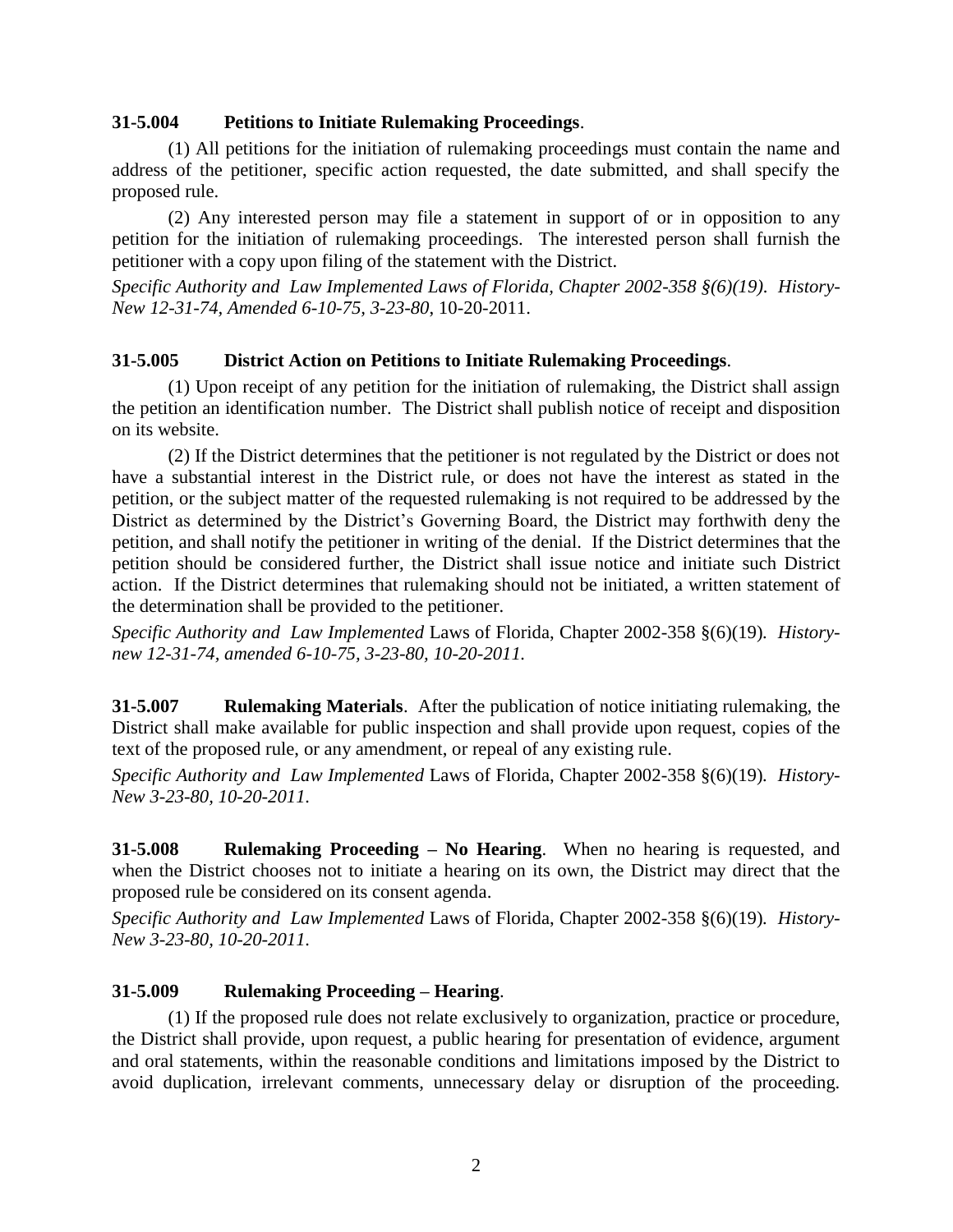Written statements may be submitted to the District prior to the hearing by any person, and may be considered and made a part of the record if authorized by the District.

(2) A public hearing shall be held if an affected person requests a hearing within fourteen (14) days after the date of publication of the notice. The District may decide on its own initiative to hold a public hearing and shall publish notice of this fact.

(3) The District shall prepare an agenda for the hearing that provides affected persons with sufficient time to present evidence, argument or oral statements, and other information.

(4) The District may take official recognition of any material that is of common and general knowledge, authoritatively well settled and free from uncertainty. If the material is officially recognized by the District, it is deemed to be admissible without the necessity of the offering party presenting evidence. This material shall be part of the record and all affected persons shall be given a reasonable opportunity to examine and offer evidence and argument in opposition.

(5) Upon request of any affected person, the District shall cause to be made a transcript of the proceeding and copies of the transcript of the proceeding shall be available to the public. Cost of preparing the transcript and having the proceeding recorded shall be paid by the requesting person. A copy of the transcript shall be available to the public at cost.

(6) The Chairman of the Governing Board, any member thereof or any person designated by the Chairman may preside at a hearing. If requested by the Chairman, following the hearing the Executive Director shall provide a statement of changes which will be recommended in the proposed rule, to any person who requests it at the hearing, and shall prepare a summary of such hearing and recommendations for changes in the proposed rule to the Governing Board for final consideration.

*Specific Authority and Law Implemented* Laws of Florida, Chapter 2002-358 §(6)(19)*. History-New 12-31-74, Amended 6-10-75, 3-23-80, 10-20-2011.*

**31-5.010 Incorporation by Reference**. Any rule, standard, specification or similar material which is generally available to affected persons, which includes material available on the District's website may be incorporated in a rule, by reference.

*Specific Authority and Law Implemented* Laws of Florida, Chapter 2002-358 §(6)(19)*. History-New 12-31-74, amended 6-10-75, 3-23-80, 10-20-2011.*

### **31-5.011 Emergency Rule Adoption**.

(1) The District may adopt an emergency rule if the District finds that immediate danger to the public health, safety and welfare exists, or which could exist, which requires immediate District action.

(2) Unless it defeats the purpose of any emergency rule, the District should notify the Palm Beach Post and place a notice of emergency rulemaking on the District's website before adopting an emergency rule. The District shall permit, upon request, any affected persons to present testimony, evidence, and submit written statements.

(3) Upon the request of any affected person, the District shall cause a transcript to be made of the proceeding and shall compile a record, consisting of the transcript, copies of the notice , and any other matter of information considered by the District in adopting the emergency